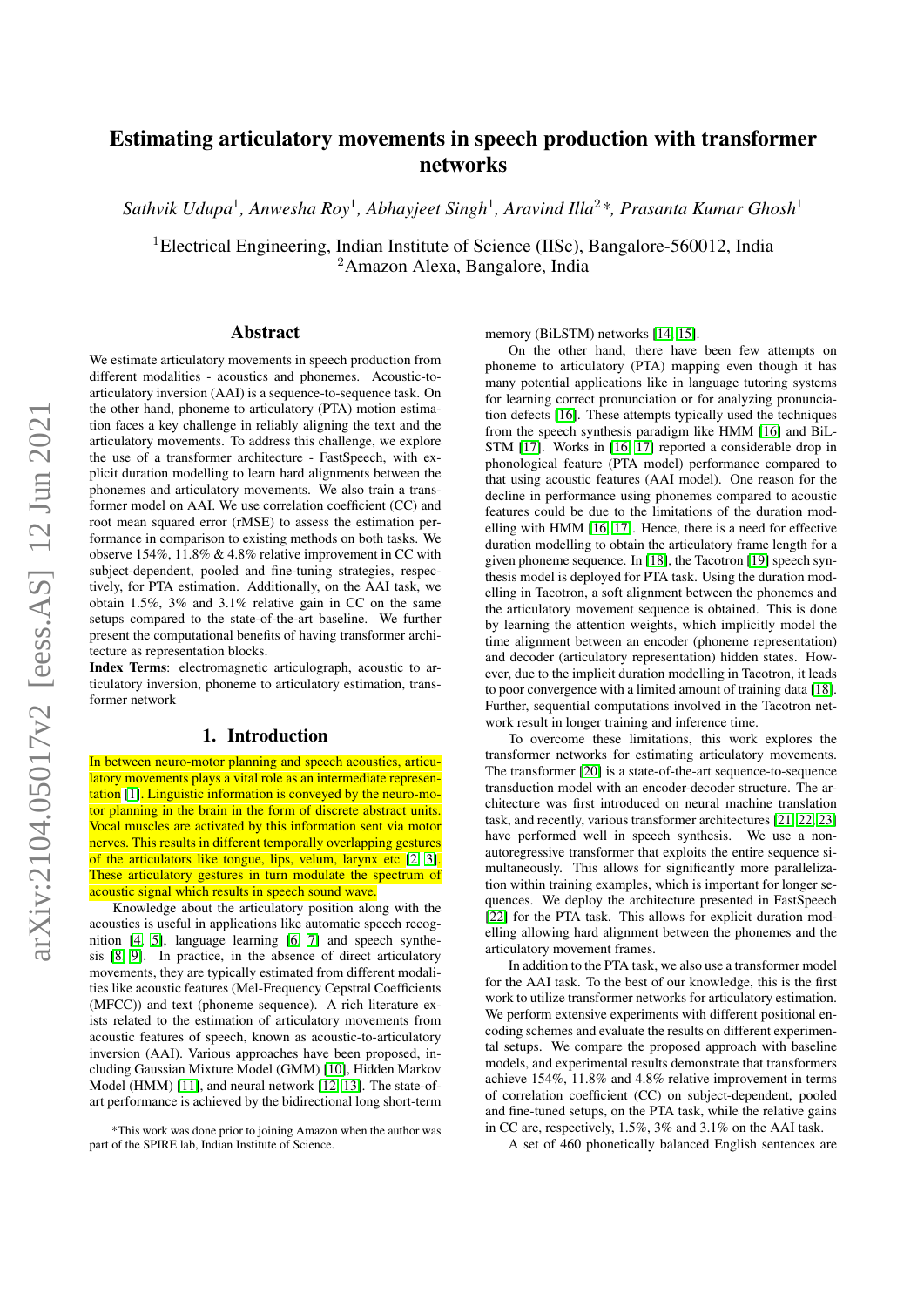considered from the MOCHA-TIMIT corpus as the stimuli for data collection from 10 subjects comprising of 6 male (M1, M2, M3, M4, M5, M6) and 4 female (F1, F2, F3, F4) subjects with ages in the range of 20-28 years. All the subjects are native Indians who are proficient in English and did not report any speech disorders in the past. All subjects were familiarized with the 460 sentences to prevent any elocution errors during recording. For each sentence, we simultaneously recorded audio signals using a microphone [\[24\]](#page-6-1) and articulatory movement data using Electromagnetic Articulograph (EMA) AG501 [\[25\]](#page-6-2). EMA AG501 has 24 channels to measure the horizontal, vertical, and lateral displacements as well as angular orientations of a maximum of 24 sensors. The sensors were placed according to the guidelines provided in [17] and the articulatory movement was recorded at a sampling rate of 250Hz.

Six sensors were glued on different articulators, viz. Upper Lip (UL), Lower Lip (LP), Jaw, Tongue Tip (TT), Tongue Body (TB), and Tongue Dorsum (TD). Additionally, two sensors were glued behind the ears for head movement correction. In this work, only the movements in the midsagittal plane are considered, corresponding to horizontal and vertical directions. Thus, we have twelve articulatory trajectories denoted by  $UL<sub>x</sub>$ ,  $UL_y, LL_x, LL_y, Jaw_x, Jaw_y, TT_x, TT_y, TB_x, TB_y, TD_x, TD_y.$ Manual annotations were done to remove silence at the start and end of each sentence.

## 2. Proposed Approach

We train different transformer models for AAI and PTA tasks. While an encoder-decoder structure is sufficient for AAI, additional duration modelling is required for PTA. In this section, we first summarise the transformer architecture and then describe the details involved in both tasks.

#### 2.1. Transformers

As shown in Fig. [3\(](#page-2-0)a), the building block of a transformer layer consists of self-attention with residual connection and a 1D convolutional network.

#### *2.1.1. Self-attention*

We compute the self-attention as carried out in [\[20\]](#page-5-19). We construct three matrices query, key and value which are represented by *Q*, *K* and *V* respectively. As shown in Eqn. 1, these matrics are obtained by linear transformation of input  $X$  through learnable weights,  $W^Q$ ,  $W^K$  and  $W^V$  respectively. We then compute dot-product attention as shown in Eqn. 2, where  $d$  is the feature dimension.

$$
Q = W^Q X, \quad K = W^K X, \quad V = W^V X \tag{1}
$$

$$
Attention(Q, K, V) = softmax(\frac{QK^{T}}{\sqrt{d}})V
$$
 (2)

In multi-head attention, the self-attention function is calculated multiple times parallelly. Eqn. 3 represents multi head attention. The attentions obtained from different self attention blocks are concatenated together.

$$
MultiHead(Q, K, V) = Concat(attn_1, ..., attn_n)
$$
 (3)

where,

$$
attn_m = Attention_m(Q_m, K_m, V_m)
$$
 (4)

This increases the model's ability to focus on different positions in the sequence and it also gives the attention layer multiple different representation sub-spaces.

#### *2.1.2. 1D CNN*

Following the attention layer, there is a two-layer 1D convolutional network with ReLU activation. Each sub-layer has a residual connection around it and is followed by layer normalization. That is, the output of each sub-layer can be written as LayerNorm(x + Sublayer(x)), where Sublayer(x) is the function that the sub-layer itself implements. The residual connections help during training, by allowing gradients to flow through the networks directly. The layer normalizations stabilize the network which substantially reduces the training time necessary.

Self-attention and 1D CNN form a transformer layer as shown in Fig. [4\(](#page-3-0)b). By stacking transformer layers sequentially, we obtain Feed Forward Transformer (FFT), which is used to represent encoder and decoder blocks.

#### *2.1.3. Positional Encoding*

Since there is no positional information encoded in the input sequence, positional encoding is combined with the input. This is usually done by adding or concatenating the sinusoidal po-sitional encoding, as introduced in [\[20\]](#page-5-19). We have used a mod-ified version used in implementation of [\[23\]](#page-6-0), as shown in the equations below. It consists of sine and cosine functions concatenated together.

$$
PE(pos) = concat(sin(\omega * pos), cos(\omega * pos))
$$
 (5)

where,

$$
\omega = \frac{1}{10000^{i/d}}\tag{6}
$$

$$
i = 0, 2, ..., (d/2)
$$
 (7)

The information present in the sinusoidal positional encoding in illustrated in Fig[.1.](#page-1-0) The advantage of using sinusoidal encodings is that they allow the model to extrapolate to longer sequence durations than the ones seen during training.

<span id="page-1-0"></span>

Figure 1: *Sinusoidal positional encoding*

Another way to introduce positional information is through relative positional embeddings as utilised in [\[26\]](#page-6-3), [\[27\]](#page-6-4).

$$
e_{ij} = \frac{x_i W^Q(x_j W^K)^T + x_i W^Q(a_{ij}^K)^T}{\sqrt{d}} \tag{8}
$$

where,

$$
a_{ij}^K = w_{clip(j-i,k)}^K \tag{9}
$$

$$
clip(x, k) = max(-k, min(k, x))
$$
\n(10)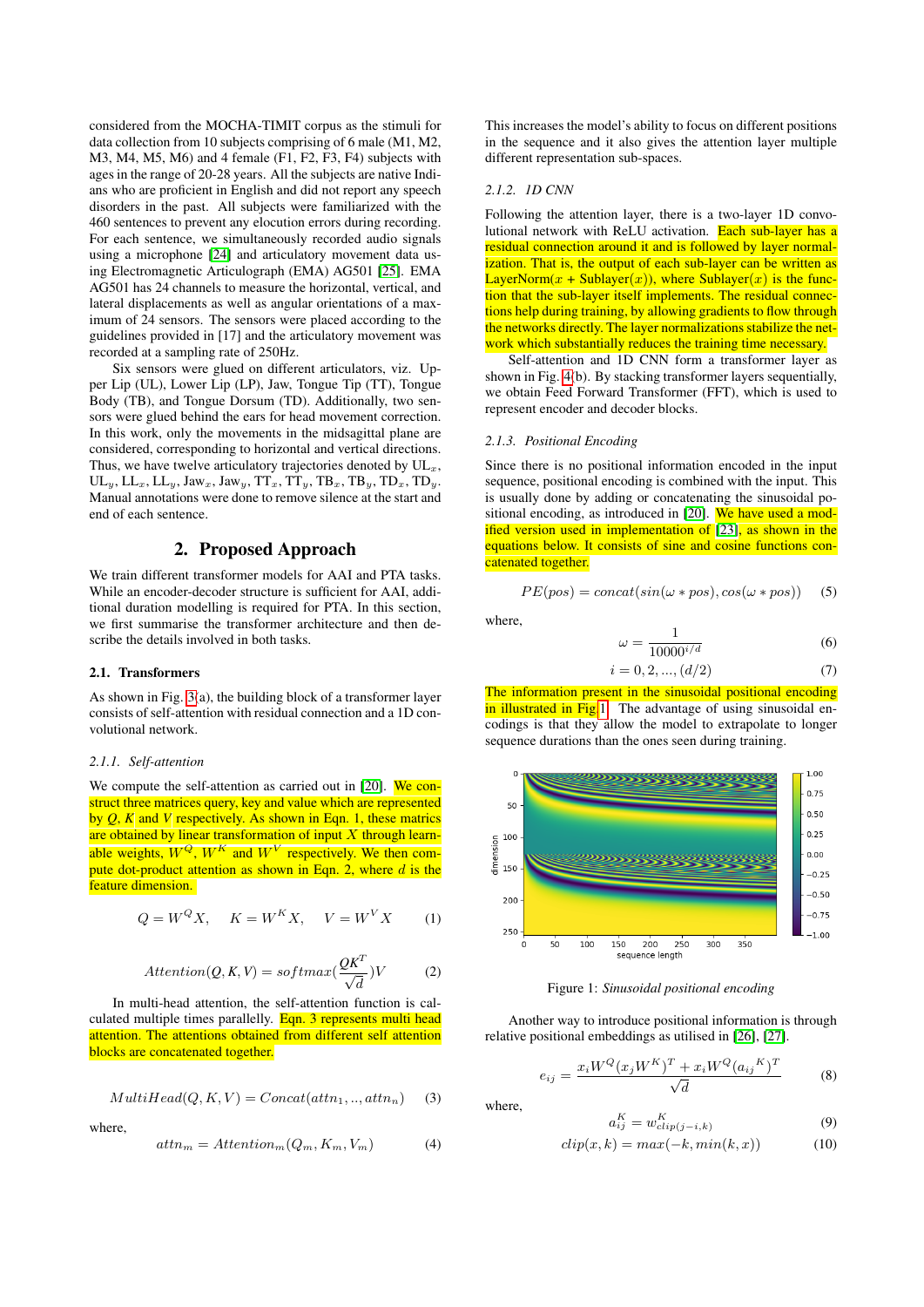Eqn. 8 describes the self attention with relative postional encoding. It is the same attention mechanism illustrated in Eqn 2, with an additional term which contains the relative postional information. As shown in Eqn. 10, at every position  $i$ , positions ranging from  $i - k$  to  $i + k$  are awarded importance. Positional encodings are obtained for these positions from a learnable embedding, which acts as the extra term in self attention calculation. While Sinusoidal encoding act on the entire sequence length, relative encoding allows for a small receptive field over which unique positional embeddings can be learnt.

<span id="page-2-1"></span>

Figure 2: *Transformer arhitecture for AAI*

## 2.2. AAI with transformers

The architecture for AAI with transformers is shown in Fig. [2.](#page-2-1) We use 2 dense layers as an embedding, followed by an encoder-decoder structure consisting of FFT architecture. The embedding is necessary to represent the input MFCCs in a higher dimension feature space as required by the transformer network. We also find that without 2 dense layers, the self-attention matrix in the first transformer layer learns vertical alignment, which makes the attention mechanism redundant. We expect the self-attention to learn dependecies along the sequence, which is well represented by a monotonic attention alignment. Although position information is implicitly encoded as temporal information in acoustics, it may fail over modelling long term dependencies. Further, with MFCC features as input, adding sinusoidal encoding may harm the model performance as explored in previous work [\[28\]](#page-6-5). So we perform AAI experiments with different ways of inserting positional information. We first try with no positional encoding with the assumption that it is present implicitly in MFCCs. We then insert sinusoidal information by adding or concatenating it with the input. Finally, we use relative positional embedding with a total receptive field of 10 time-steps on either side of each position in the sequence.

<span id="page-2-0"></span>

Figure 3: *(a) Transformer Layer (b) Duration predictor for PTA task*

#### 2.3. PTA with FastSpeech

We use the FastSpeech architecture as shown in Fig. [4](#page-3-0) for the PTA task. We first obtain a feature representation for the input phonemes indices using a learnable embedding. This acts as the input to the FFT Block which learns phoneme features. The output of the first FFT block is used to train the duration predictor. A duration model is necessary for this task since there is no one-to-one correspondence between phonemes and articulator frames. After obtaining the durations for each phoneme, the input to second FFT block is constructed from the phoneme features, using the length regulator.

### *2.3.1. Duration Predictor*

As shown in Fig. [3\(](#page-2-0)b), the duration predictor consists of a twolayer 1D convolutional network with ReLU activation, where each layer is followed by layer normalization and dropout. This is followed by a linear layer which outputs a scalar value which is the predicted phoneme duration (length of articulatory sequence corresponding to each phoneme). This module is jointly trained with the main model with mean squared error as the loss function.

#### *2.3.2. Length Regulator*

Length regulator up-samples the phoneme sequence according to the predicted durations to obtain the length of articulator sequence. For example, let the hidden states of a phoneme sequence be represented as  $H_p = [h_1, h_2, h_3, h_4]$ , with predicted phoneme durations  $D = [2, 2, 3, 1]$ , then the expanded sequence becomes  $H_p = [h_1, h_1, h_2, h_2, h_3, h_3, h_4].$ 

We use teacher forcing approach during training to obtain the decoder input length directly from ground truth durations. This is carried out to construct the decoder length accurately from the onset of training which helps in faster loss convergence. This also avoids unnecessary alignment or zero-padding to be performed during training.

During inference, duration predictor outputs are used to construct the decoder input length. The phoneme encoder representation is replicated according to the number of frames to be present for each phoneme, which acts as the input to the decoder. At the output, we remove the zero-padded positions and perform DTW alignment as carried out in [\[18\]](#page-5-17) using the Eu-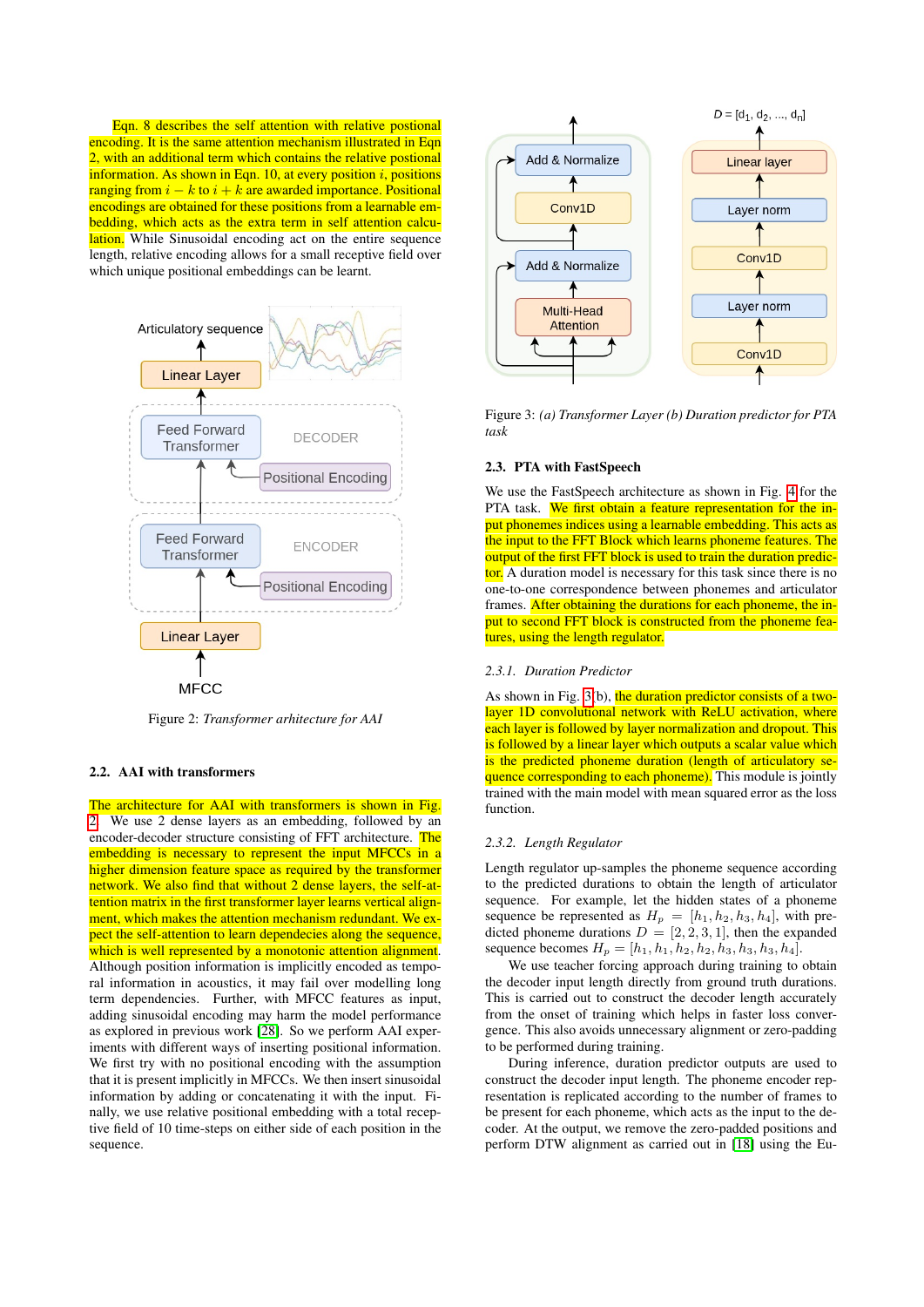<span id="page-3-0"></span>

Figure 4: *FastSpeech architecture for PTA task*

clidean distance metric between the predicted and ground-truth articulatory trajectories and then report the metrics. DTW alignment is necessary during inference in order to obtain evaluation metrics. Unlike the work done in [\[29\]](#page-6-6), the phoneme sequence has no timing information, which is why the lengths of articulatory movements have to be predicted. This is obtained in the form of individual phoneme durations. The predictions will not always match the ground truth, hence the need for DTW alignment.

#### 2.4. Complexity Analysis

In transformers, the self-attention computation has  $O(n^2d)$ time complexity where  $n$  is the sequence length and  $d$  is the attention dimension. In LSTMs, it has  $O(nd^2)$  complexity on every time-step and  $O(n)$  complexity to visit the entire sequence. When  $n$  is lesser  $d$ , a transformer layer processes faster than LSTM layer. On the PTA task, the phoneme sequence length at the encoder is 60, while the articulator length at the decoder is fixed at 400 for training. Due to the lower sequence length at the encoder, a large gain can be obtained on training and inference time.

# 3. Experimental Setup

# 3.1. Preprocessing

The articulatory data is passed through a low-pass filter, with a cut-off frequency 25Hz, to remove high-frequency noise incurred during the measurement process. This also preserves the smoothly varying nature of the articulatory movement. We then perform sentence-wise mean removal and variance normalisation along each articulator dimension. The recorded speech is down-sampled from 48kHz to 16kHz, following which a forced alignment is performed to obtain phoneme sequence along with their boundaries using Kaldi [\[30\]](#page-6-7) for every sentence. The resultant phonetic transcription of the dataset consists of 39 ARPABET symbols. We represent the phoneme input as a 1 dimensional vector with indices corresponding to the phonemes present in the sentence. We then zero-pad the vectors to obtain a fixed length equal to the maximum phoneme sequence length, which is set to 60. To represent acoustic data, we use 13-dimensional MFCC features. We zero-pad MFCCs and articulatory data to obtain a fixed length equal to the maximum number of frames, which is set to 400.

#### 3.2. Model training and evaluation

We perform both the PTA and AAI experiments on 10 subjects' data with evaluation on unseen sentences. Each subject has 460 sentences from which 80% of the sentences are used for training, 10% for validation and 10% for testing. We use root mean squared error (RMSE) and correlation coefficient (CC) [\[31\]](#page-6-8) as evaluation metrics to assess the performance of articulatory movement prediction. These are computed separately across each articulatory dimension and the average values across articulators and subjects are reported.

We examine the performance in 3 types of experimental setups namely subject-dependent (E1), pooled (E2) and finetuned (E3). In subject-dependent (E1) case, a model is trained for each subject and evaluated on that particular subject. In the pooled (E2) case, all subjects' data are combined to train a single model and this is evaluated across all the subjects. In the case of fine-tuning (E3), we start with the pooled model as a pre-trained model and retrain for each subject separately and follow the evaluation as in E1.

All experiments were performed using PyTorch [\[32\]](#page-6-9) on a single RTX 2080 GPU with a batch size of 4. We use Adam optimizer with learning rate of  $1e^{-4}$ , along with a learning rate scheduler which reduces the learning rate by half every time the validation accuracy doesn't decrease in 7 epochs. We use transformer architecture as implemented in NVIDIA's open source code repository for FastPitch [\[23\]](#page-6-0). The codes for training our models, along with the hyperparameters used are available at https://github.com/bloodraven66/aai\_pta\_transformers.

## 4. Results and Discussion

We evaluate the performance of the proposed approach on AAI and PTA tasks using different experimental setups. We first present the results of the AAI task and then analyse the explicit duration modelling and predicted articulators from the PTA task. We also explore the benefits of having transformer models as representation blocks.

#### 4.1. Performance on AAI

We train transformer models for AAI with different positional encoding, as shown in Table [1.](#page-4-0) We observe degradation in the performance using additive sinusoidal positional information. We obtain the best performance of 0.885 CC by using relative encoding in the case of E3, though there is a drop in performance in E1 using relative encoding compared to concatenative and no encoding models. We conclude that not using any encoding or using concatenative sinusoidal encoding works well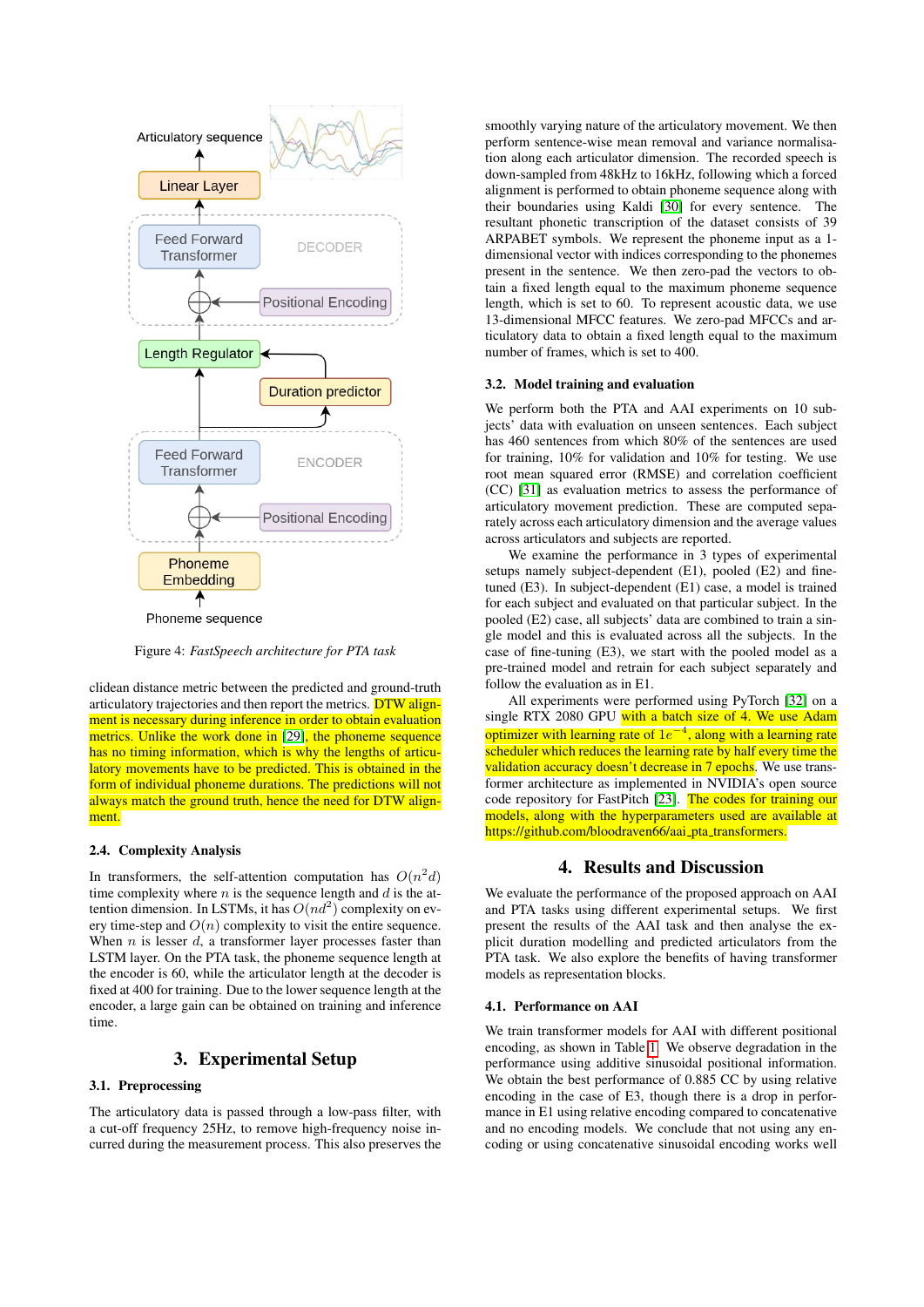generally when the amount of training data is not large. However, while relative encoding is useful with a large amount of data.

<span id="page-4-0"></span>Table 1: *AAI performance using the different models on various positional encodings. Standard deviation across all test sentences is reported in brackets*

| Setup          | None   |             | Additive |             | Concatenative |             | Relative |             |
|----------------|--------|-------------|----------|-------------|---------------|-------------|----------|-------------|
|                | CC     | <b>RMSE</b> | CC       | <b>RMSE</b> | CC            | <b>RMSE</b> | CC       | <b>RMSE</b> |
| E1             | 0.854  | 1.062       | 0.839    | 1.115       | 0.857         | 1.060       | 0.836    | 1.351       |
|                | (0.03) | (0.08)      | (0.03)   | (0.09)      | (0.02)        | (0.08)      | (0.02)   | (0.11)      |
| E <sub>2</sub> | 0.871  | 1.017       | 0.867    | 1.038       | 0.874         | 1.013       | 0.884    | 0.971       |
|                | (0.02) | (0.08)      | (0.02)   | (0.08)      | (0.02)        | (0.08)      | (0.02)   | (0.08)      |
| E <sub>3</sub> | 0.877  | 0.999       | 0.874    | 1.018       | 0.881         | 0.996       | 0.885    | 0.968       |
|                | (0.02) | (0.09)      | (0.02)   | (0.09)      | (0.02)        | (0.08)      | (0.02)   | (0.09)      |

In Table [2,](#page-4-1) we further compare AAI results using BiL-STM and transformers with concatenative encoding. We observe 1.5%, 3% and 3.1% relative improvement in CC using transformers over BiLSTM in subject-dependent (E1), pooled (E2) and fine-tuned (E3) setups respectively. We observe that, although transformers have lesser parameters (Table [3\)](#page-5-22), it performs better than BiLSTM on the AAI task.

### 4.2. Performance on PTA

For the PTA task, we use the FastSpeech architecture with the duration predictor module. As shown in Table [2,](#page-4-1) FastSpeech performs better than Tacotron in E1 setup, improving CC by 154% (relative). This could mainly be due to the hard alignment obtained with the duration predictor allowing it to reliably predict articulator movements even with less data. On the other hand, the attention-based duration modelling in Tacotron needs more data to learn alignments. We apply the same duration predictor module on BiLSTM as encoder and decoder instead of transformers. However, it fails to learn good representation with BiLSTM as an encoder. Our experiments suggest that transformers are more compatible with the explicit duration predictor on the intermediate representation between the encoder and decoder.

<span id="page-4-1"></span>Table 2: *PTA and AAI performance using different models in different training setups. Standard deviation across all test sentences is reported in brackets*

| Setup          |          |             | <b>PTA</b> |             | AAI           |             |                    |             |  |
|----------------|----------|-------------|------------|-------------|---------------|-------------|--------------------|-------------|--|
|                | Tacotron |             | FastSpeech |             | <b>BiLSTM</b> |             | <b>Tranformers</b> |             |  |
|                | CC       | <b>RMSE</b> | CC.        | <b>RMSE</b> | <sub>CC</sub> | <b>RMSE</b> | CC.                | <b>RMSE</b> |  |
| E1             | 0.329    | 2.045       | 0.838      | 1.162       | 0.844         | 1.05        | 0.857              | 1.06        |  |
|                | (0.03)   | (0.1)       | (0.03)     | (0.08)      | (0.02)        | (0.08)      | (0.03)             | (0.08)      |  |
| E2             | 0.682    | 1.482       | 0.763      | 1.486       | 0.849         | 1.01        | 0.875              | 1.013       |  |
|                | (0.04)   | (0.09)      | (0.05)     | (0.18)      | (0.02)        | (0.08)      | (0.02)             | (0.08)      |  |
| E <sub>3</sub> | 0.806    | 1.18        | 0.845      | 1.124       | 0.854         | 0.99        | 0.881              | 0.996       |  |
|                | (0.03)   | (0.08)      | (0.03)     | (0.08)      | (0.02)        | (0.085)     | (0.02)             | (0.08)      |  |

In the E2 setup, we obtain 11.8% improvement in CC over the Tacotron. We utilise these pooled models to fine-tune each subject. In E3, we observe an improvement of 4.8% in CC. FastSpeech performs better than the Tacotron in all experimental setups although they have identical model size (Table [3\)](#page-5-22).

In Fig. [5,](#page-4-2) we analyse the predicted durations from Fast-Speech and Tacotron models in E3 setup on 10 phonemes. It is clear that the predicted duration in the case of subject M1 (Fig.  $5(a)$ ) are not significantly ( $p > 0.05$ ) different than ground truth duration except for /ae/ & /ah/ for FastSpeech and /th/ for Tacotron. With subject F2 (Fig. [5\(](#page-4-2)b)), a significant difference  $(p<0.05)$  between the ground truth and predicted duration is observed only in the case of /dh/ and /m/ for FastSpeech and Tacotron respectively. We observe that ground truth and predicted durations matches in the majority of the cases using Tacotron and FastSpeech on fine-tuned (E3) setup.

<span id="page-4-2"></span>

Figure 5: *Ground truth vs predicted durations for 10 phonemes for subjects (a) M1 and (b) F2.*  $\star$  *indicates the cases where the* predicted duration is not statistically significantly (p>0.05) dif*ferent from the ground truth duration.*  $\star$  *indicates cases where they are significantly different (p*<*0.05)*

In Fig. [6,](#page-4-3) we compare  $LL_y$  and  $TT_y$  ground truth articulatory trajectories along with FastSpeech and Tacotron predictions. On the ground truth articulatory movements, we mark phoneme boundaries obtained by forced alignment. We extract the predicted durations from FastSpeech and show it with the predicted articulators. For Tacotron, we use the attention alignment distribution from the trained network. We observe that

<span id="page-4-3"></span>

Figure 6: *Comparing original LL*<sup>y</sup> *and TT*<sup>y</sup> *with the estimated ones from phonemes*

FastSpeech predictions closely resemble the ground truth, both in phoneme durations and the articulatory trajectories. For example, consider  $t = 0.1$  when phoneme /ih/ is uttered, a dip is observed in  $LL_y$  curve in ground truth and the FastSpeech predictions while it is flatter in the Tacotron prediction.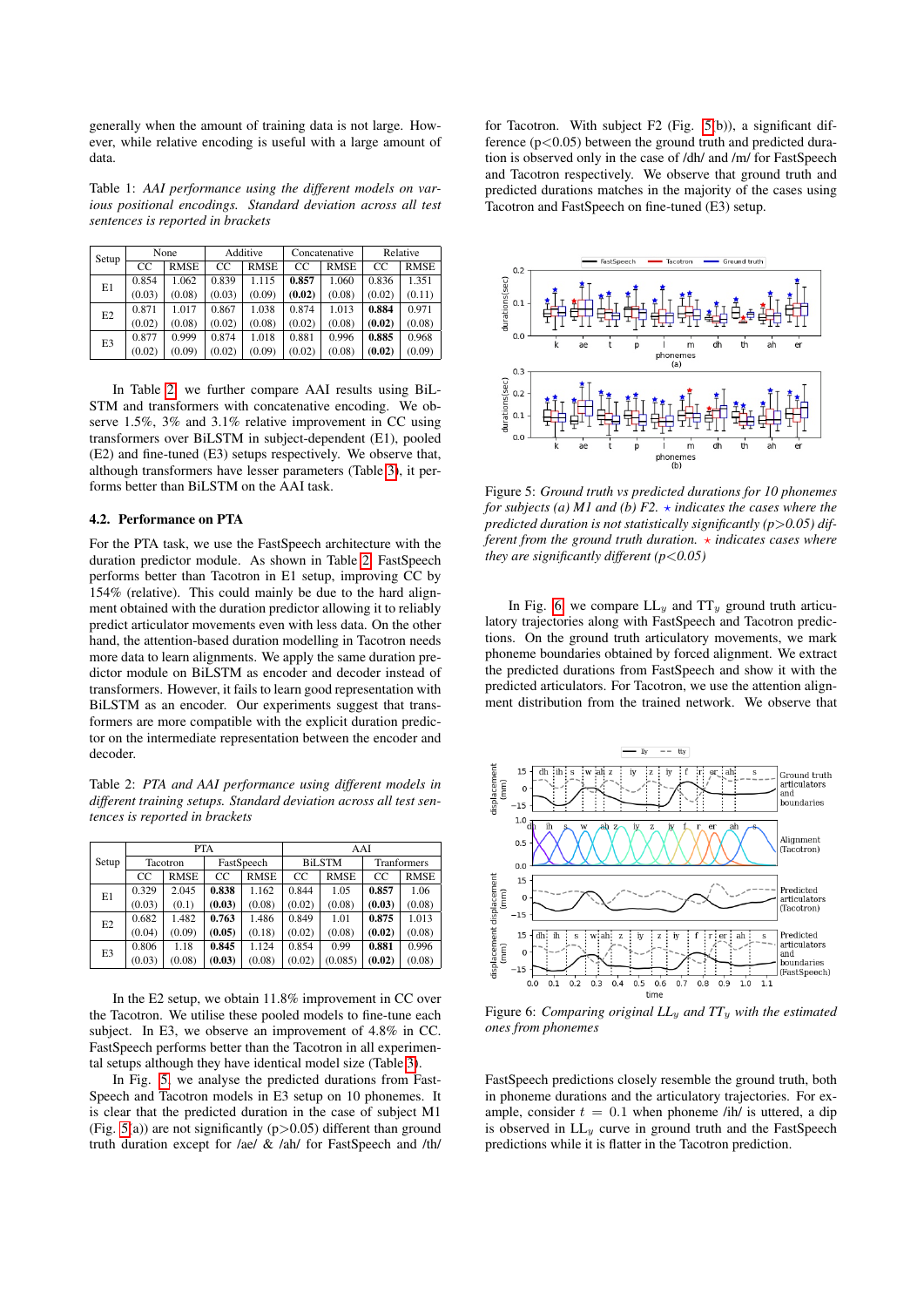## 4.3. Time-memory usage

We further compare the time and memory usage of the different models in Table [3.](#page-5-22) On the AAI task, we use BiLSTM with 3.7M parameters and a transformer Encoder-Decoder with 1.67M parameters. We observe transformer and BiLSTM have similar training time in AAI task. For the PTA task, we fix the number of model parameters at 27M for FastSpeech and Tacotron. We notice that FastSpeech is 6 times faster in E1 setup and 37 times faster in E2 setup training. This is possible due to significant parallelization on how representation is learnt across a sequence. We also observe a lot of speedup in inference time with FastSpeech. From these observations, we can conclude that transformer architectures are better suited for PTA task. On comparing the transformer models on the two tasks, we notice that AAI uses 40 times smaller model compared to the PTA task, further work is required to bring down the model size of PTA models.

<span id="page-5-22"></span>

|  |  |  |  |  |  | Table 3: Time and memory usage of different models |  |
|--|--|--|--|--|--|----------------------------------------------------|--|
|--|--|--|--|--|--|----------------------------------------------------|--|

| Setup            | <b>PTA</b>  |                  | AAI                |                 |  |
|------------------|-------------|------------------|--------------------|-----------------|--|
|                  | FastSpeech  | Tacotron         | <b>Tranformers</b> | <b>BiLSTM</b>   |  |
| E1 train time    | 12 mins     | 74 mins          |                    | 3 mins          |  |
| E2 train time    | 21 mins     | $13 \text{ hrs}$ | 45 mins            | 1 <sub>hr</sub> |  |
| Inference time   | $0.007$ sec | $0.44$ sec       | $0.003$ sec        | $0.0006$ sec    |  |
| No of parameters | 27M         | 27M              | 1.67M              | 3.71M           |  |

# 5. Conclusions

In this work, we propose the benefit of transformer based networks for the estimation of articulatory movements. We show relative improvement of 154%, 11.8% and 4.8% in CC on subject-dependent (E1), pooled (E2) and fine-tuned (E3) setups respectively on the PTA task. We also show that having an explicit duration predictor is beneficial towards obtaining hard alignment with the articulator movements. This works particularly well on limited data scenarios. With transformer models for AAI, we improve the CC by 1.5%, 3% and 3.1% on the same setups. We conclude that transformer network is a good alternative to learn articulator movements from phonemes and acoustics. We also observe that articulatory movements are predicted more accurately from acoustics (AAI) compared to phonemes (PTA). This is consistent with the findings from the past. In future, we plan on improving PTA to attain performance on par with AAI.

## 6. References

- <span id="page-5-0"></span>[1] P. B. Denes, P. Denes, and E. Pinson, *The speech chain*. Macmillan, 1993.
- <span id="page-5-1"></span>[2] L. Goldstein and C. A. Fowler, "Articulatory phonology: A phonology for public language use," *Phonetics and phonology in language comprehension and production: Differences and similarities*, pp. 159–207, 2003.
- <span id="page-5-2"></span>[3] P. Gómez-Vilda et al., "Neuromechanical modelling of articulatory movements from surface electromyography and speech formants," *International Journal of Neural Systems*, vol. 29, no. 02, p. 1850039, 2019, pMID: 30409059. [Online]. Available: <https://doi.org/10.1142/S0129065718500399>
- <span id="page-5-3"></span>[4] J. Frankel, K. Richmond, S. King, and P. Taylor, "An automatic speech recognition system using neural networks and linear dynamic models to recover and model articulatory traces," *Proceedings of the International Conference on Spoken Language Processing*, Beijing, China (CD-ROM) 2000.
- <span id="page-5-4"></span>[5] K. Kirchhoff, "Robust speech recognition using articulatory information," Ph.D. dissertation, University of Bielefeld, 1999.
- <span id="page-5-5"></span>[6] C. S, C. Yarra, R. Aggarwal, S. K. Mittal, K. N K, R. K T, A. Singh, and P. K. Ghosh, "Automatic visual augmentation for concatenation based synthesized articulatory videos from realtime MRI data for spoken language training," in *Proc. Interspeech*, 2018, pp. 3127–3131.
- <span id="page-5-6"></span>[7] U. Desai, C. Yarra, and P. K. Ghosh, "Concatenative articulatory video synthesis using real-time MRI data for spoken language training," in *IEEE International Conference on Acoustics, Speech and Signal Processing (ICASSP)*, 2018, pp. 4999–5003.
- <span id="page-5-7"></span>[8] A. Illa and P. K. Ghosh, "An investigation on speaker specific articulatory synthesis with speaker independent articulatory inversion," in *Proc. Interspeech*, 2019, pp. 121–125. [Online]. Available:<http://dx.doi.org/10.21437/Interspeech.2019-2664>
- <span id="page-5-8"></span>[9] Z.-H. Ling, K. Richmond, J. Yamagishi, and R.-H. Wang, "Integrating articulatory features into HMM-based parametric speech synthesis," *IEEE Transactions on Audio, Speech, and Language Processing*, vol. 17, no. 6, pp. 1171–1185, 2009.
- <span id="page-5-9"></span>[10] T. Toda, A. W. Black, and K. Tokuda, "Statistical mapping between articulatory movements and acoustic spectrum using a Gaussian mixture model," *Speech Communication*, vol. 50, no. 3, pp. 215–227, 2008.
- <span id="page-5-10"></span>[11] L. Zhang and S. Renals, "Acoustic-articulatory modeling with the trajectory HMM," *IEEE Signal Processing Letters*, vol. 15, pp. 245–248, 2008.
- <span id="page-5-11"></span>[12] K. Richmond, "A trajectory mixture density network for the acoustic-articulatory inversion mapping." in *in Proceedings of the ICSLP, Pittsburgh*, 2006, pp. 577–580.
- <span id="page-5-12"></span>[13] Z. Wu, K. Zhao, X. Wu, X. Lan, and H. Meng, "Acoustic to articulatory mapping with deep neural network," *Multimedia Tools and Applications*, vol. 74, no. 22, pp. 9889–9907, 2015.
- <span id="page-5-13"></span>[14] A. Illa and P. K. Ghosh, "Low resource acoustic-to-articulatory inversion using bi-directional long short term memory," in *Proc. Interspeech*, 2018, pp. 3122–3126.
- <span id="page-5-14"></span>[15] P. Liu, Q. Yu, Z. Wu, S. Kang, H. Meng, and L. Cai, "A deep recurrent approach for acoustic-to-articulatory inversion," in *International Conference on Acoustics, Speech and Signal Processing (ICASSP)*. IEEE, 2015, pp. 4450–4454.
- <span id="page-5-15"></span>[16] Z.-H. Ling, K. Richmond, and J. Yamagishi, "An analysis of HMM-based prediction of articulatory movements," *Speech Communication*, vol. 52, no. 10, pp. 834–846, 2010.
- <span id="page-5-16"></span>[17] P. Zhu, L. Xie, and Y. Chen, "Articulatory movement prediction using deep bidirectional long short-term memory based recurrent neural networks and word/phone embeddings. in *INTERSPEECH, Dresden, Germany, September 6-10*, 2015, pp. 2192–2196. [Online]. Available: [http://www.isca-speech.org/](http://www.isca-speech.org/archive/interspeech_2015/i15_2192.html) [archive/interspeech](http://www.isca-speech.org/archive/interspeech_2015/i15_2192.html) 2015/i15 2192.html
- <span id="page-5-17"></span>[18] A. Singh, A. Illa, and P. K. Ghosh, "A comparative study of estimating articulatory movements from phoneme sequences and acoustic features," in *ICASSP 2020 - 2020 IEEE International Conference on Acoustics, Speech and Signal Processing (ICASSP)*, 2020, pp. 7334–7338.
- <span id="page-5-18"></span>[19] J. Shen *et al.*, "Natural TTS synthesis by conditioning wavenet on mel spectrogram predictions," in *IEEE International Conference on Acoustics, Speech and Signal Processing (ICASSP)*, 2018, pp. 4779–4783.
- <span id="page-5-19"></span>[20] A. Vaswani, N. Shazeer, N. Parmar, J. Uszkoreit, L. Jones, A. N. Gomez, L. u. Kaiser, and I. Polosukhin, "Attention is all you need," in *Advances in Neural Information Processing Systems*, vol. 30, 2017.
- <span id="page-5-20"></span>[21] N. Li, S. Liu, Y. Liu, S. Zhao, and M. Liu, "Neural speech synthesis with transformer network," *Proceedings of the AAAI Conference on Artificial Intelligence*, vol. 33, pp. 6706–6713, 07 2019.
- <span id="page-5-21"></span>[22] Y. Ren, Y. Ruan, X. Tan, T. Qin, S. Zhao, Z. Zhao, and T.-Y. Liu, "Fastspeech: Fast, robust and controllable text to speech," in *Advances in Neural Information Processing Systems*, H. Wallach, H. Larochelle, A. Beygelzimer, F. d'Alché-Buc, E. Fox, and R. Garnett, Eds., vol. 32, 2019.